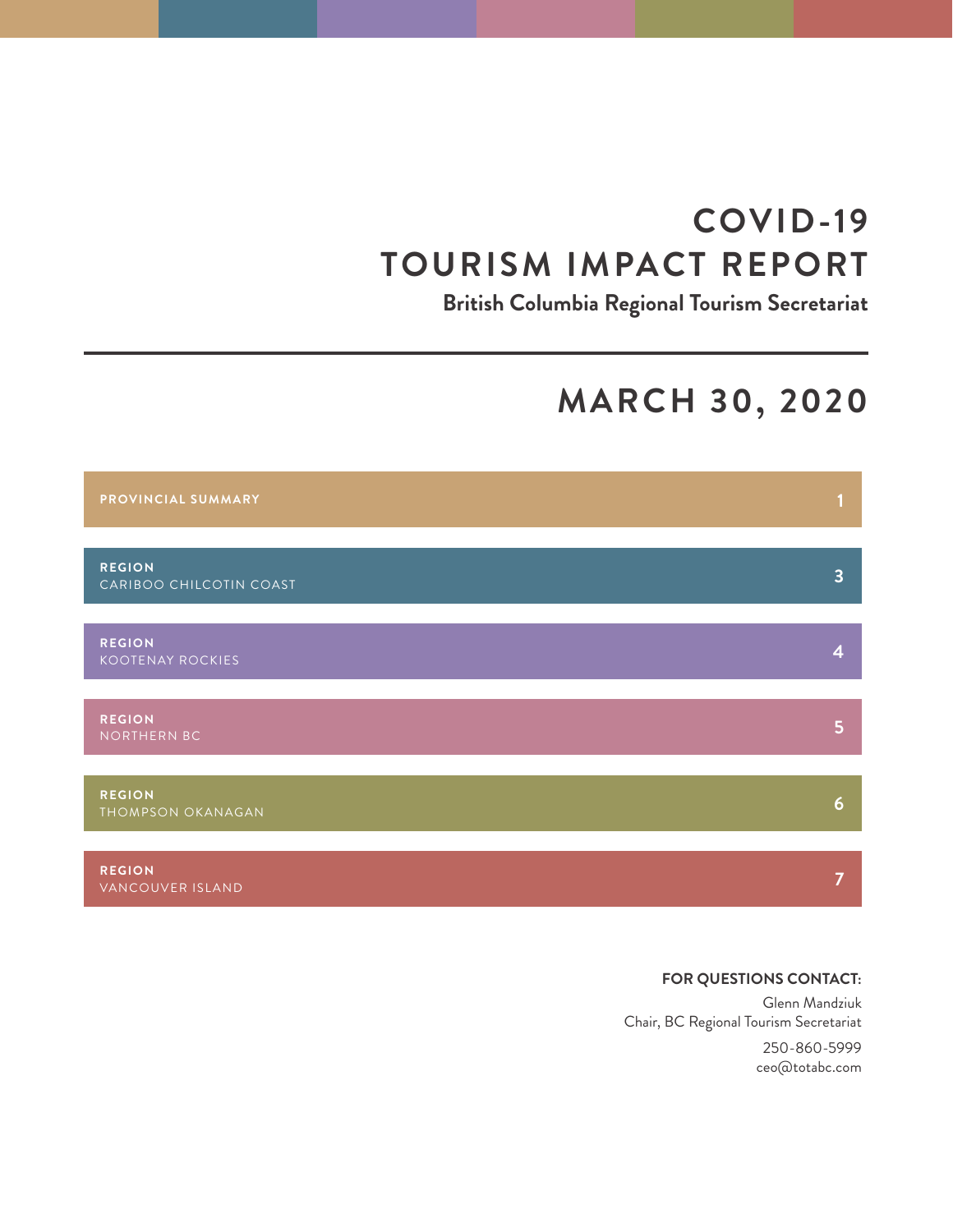# **PROVINCIAL SUMMARY**

The British Columbia Regional Tourism Secretariat, British Columbia Hotel Association and the British Columbia Destination Marketing Organization Association are continuing to leverage our collective business network to collect, collate and report on the impact of the COVID-19 pandemic on tourism businesses and to gather feedback on potential response and recovery measures. This business intelligence was gathered through telephone surveys from March 23rd to March 27th with 492 different tourism businesses.

The impact of the COVID-19 pandemic on tourism businesses in BC is worsening and businesses that may have feared the loss of their summer season last week are now concerned about their long-term survival. While recently announced Federal and Provincial relief measures and programs will support tourism businesses and employees, businesses reported widespread confusion regarding eligibility, application processes and timelines for relief funding.

Key Issues for Consideration

- Tourism businesses already shoulder significant debt burdens. Loans may provide short term relief, while failing to ensure long-term viability.
- While all businesses report needing support only 13% of surveyed businesses have accessed a government program, support or service related to COVID-19.
- Many tourism businesses provide essential services during the summer to wildfire crews and industry. We must ensure that an adequate number of businesses are open to provide these services.
- Ambiguous messaging related to social distancing and tourism business expectations has resulted in some communities shaming businesses into closing.

On behalf of the British Columbia Regional Tourism Secretariat and our partners, I would like to thank the Honourable Minister of Tourism, Arts and Culture, Lisa Beare, and her staff for their dedication and support during this most challenging time.

Sincerely,

Glenn Mandziuk Chair, British Columbia Regional Tourism Secretariat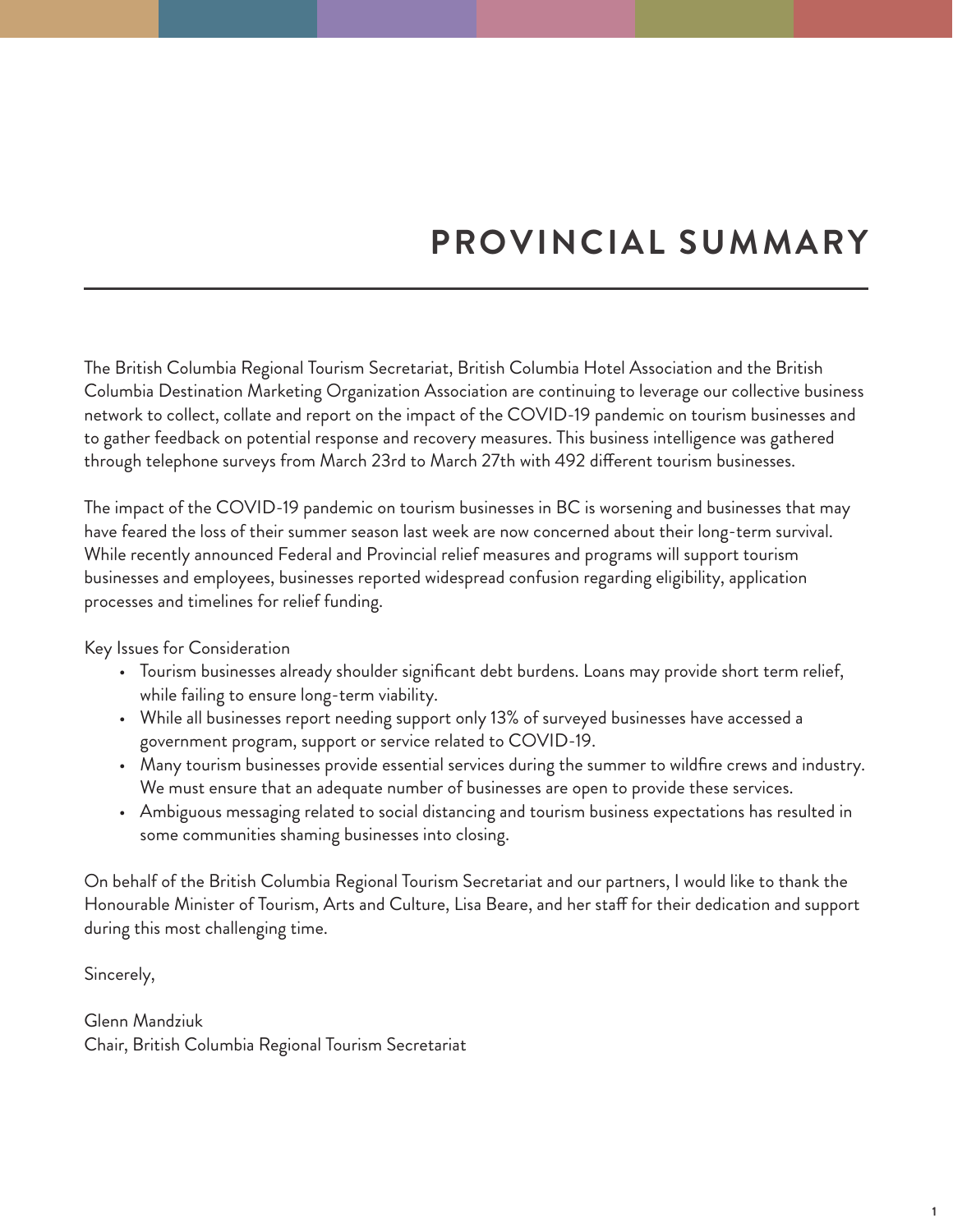#### **BUSINESS LOCATION BY REGION**





#### **IMPACT ON FUTURE BUSINESS**



#### **BUSINESS TYPE**



#### **IMPACT ON OPERATIONS CANCELLATIONS BY REGION**



#### **STAFF LAYOFFS**

**• 5,870** reported layoffs across 361 businesses; average 16 layoffs per business

#### **FINANCIAL IMPACTS**

- Average loss of **\$229,536** to date due to COVID-19 per business
- On average each business requires **\$39,774** per month to remain solvent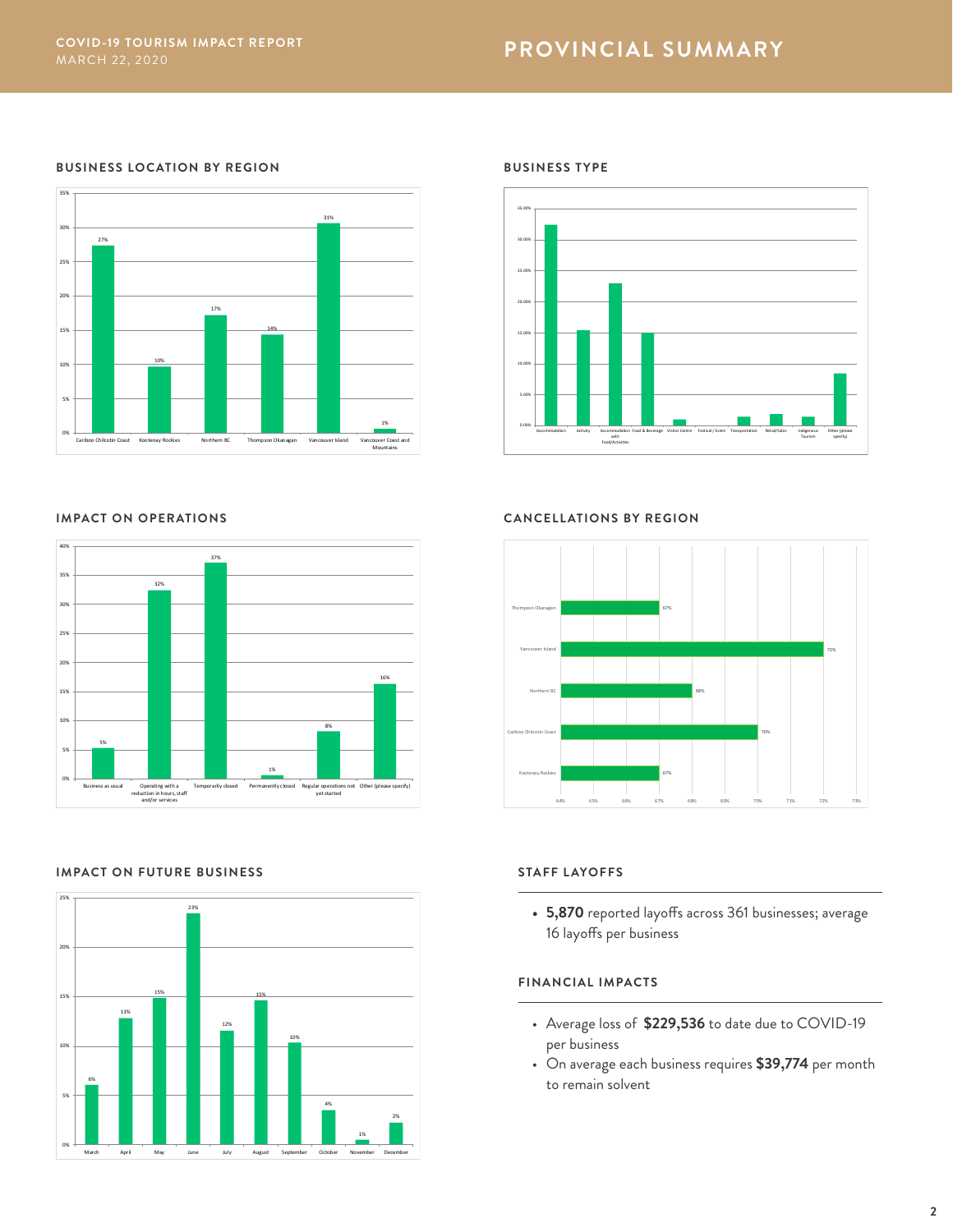

#### **WHAT GOVERNMENT ACTION IS NEEDED TO ENSURE THE SURIVIAL OF YOUR BUSINESS?**



### **HOW FAR OUT HAVE YOU SEEN FUTURE BOOKINGS FOR YOUR BUSINESS IMPACTED?**



#### **HAVE YOU ACCESSED ANY GOVERNMENT PROGRAMS, SUPPORTS OR SERVICES RELATED TO COVID-19?**



#### **RECOVERY AND SUPPORT FINANCIAL IMPACTS**

#### **REGIONAL SUPPORT**

- Help communicate and provide access to available programs and services for businesses.
- Advocate to government for financial support

### **PROVINCIAL SUPPORT**

- Delay commercial property tax
- Waive 2020 commercial recreation permit fees, park use permit fees, guiding fees and water use fees.

- Average loss of **\$48,614** to date due to COVID-19 per business
- On average each business requires **\$20,777** per month to remain solvent

- Businesses recognize that the situation is fluid and evolving.
- Government needs to monitor the mid to long-term impact of COVID-19 and adapt policy accordingly.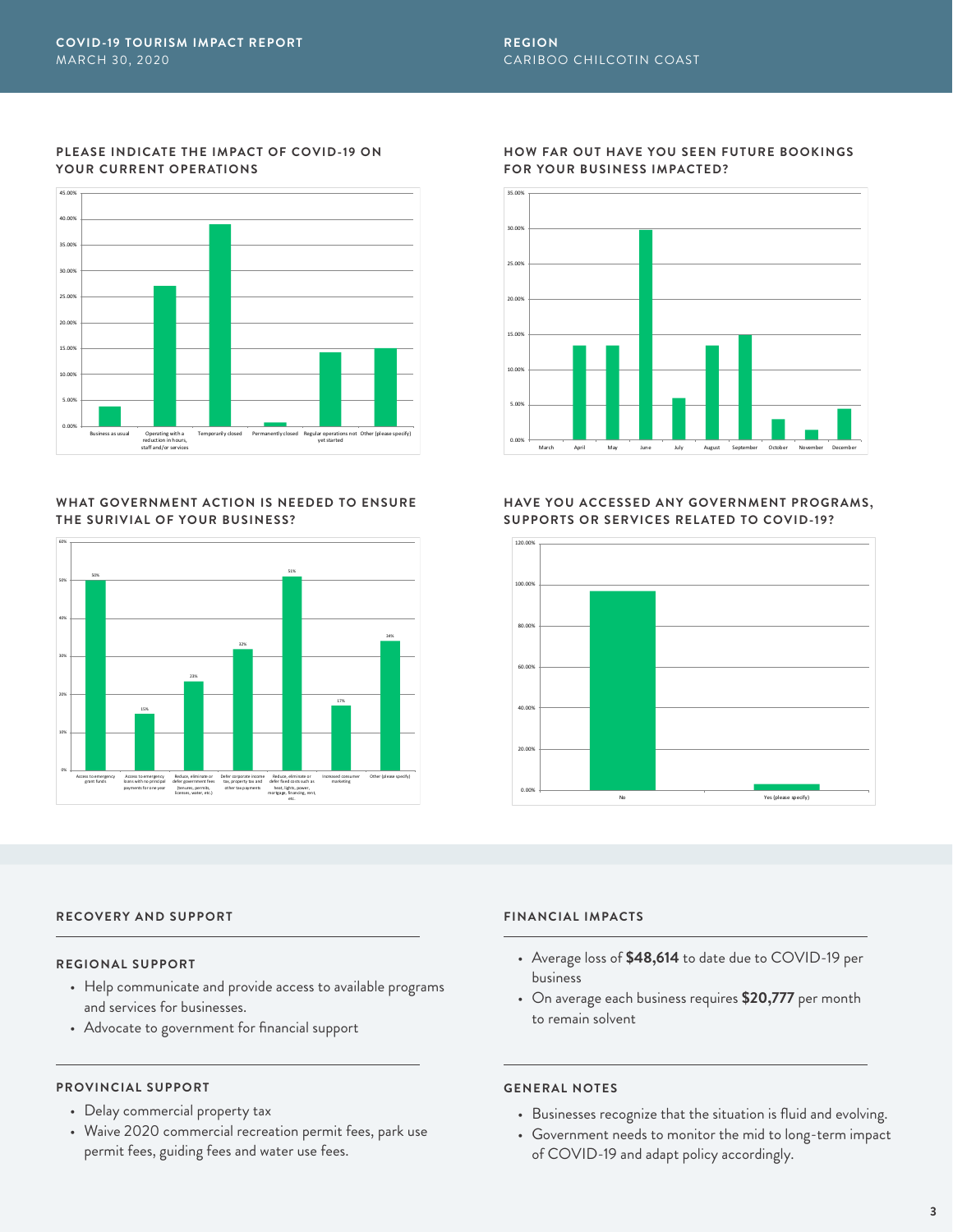

#### **WHAT GOVERNMENT ACTION IS NEEDED TO ENSURE THE SURIVIAL OF YOUR BUSINESS?**



#### **HOW FAR OUT HAVE YOU SEEN FUTURE BOOKINGS FOR YOUR BUSINESS IMPACTED?**



#### **HAVE YOU ACCESSED ANY GOVERNMENT PROGRAMS, SUPPORTS OR SERVICES RELATED TO COVID-19?**



### **RECOVERY AND SUPPORT FINANCIAL IMPACTS**

#### **REGIONAL SUPPORT**

- Connect businesses to available programs
- Prepare short-haul recovery marketing campaign

#### **PROVINCIAL SUPPORT**

- Allow accommodations to further defer MRDT payments to stay afloat
- Increase wage subsidy

- Average loss of **\$21,667** to date due to COVID-19 per business
- On average each business requires **\$43,343** per month to remain solvent

- Businesses recognize that the situation is fluid and evolving.
- Government needs to monitor the mid to long-term impact of COVID-19 and adapt policy accordingly.
- Desire for online forums to enable B2B communication, brainstorming and best practice sharing.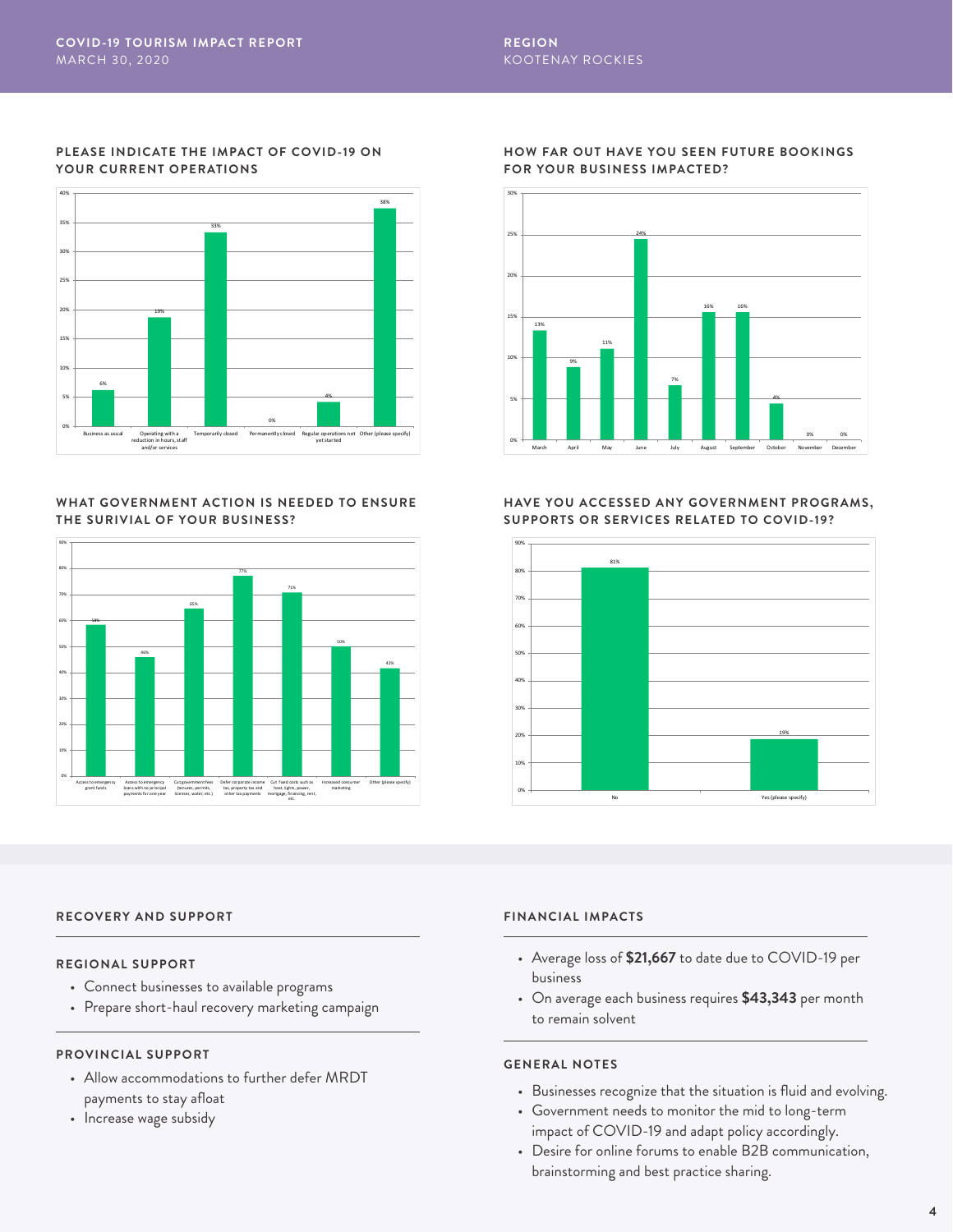

#### **WHAT GOVERNMENT ACTION IS NEEDED TO ENSURE THE SURIVIAL OF YOUR BUSINESS?**



### **HOW FAR OUT HAVE YOU SEEN FUTURE BOOKINGS FOR YOUR BUSINESS IMPACTED?**



#### **HAVE YOU ACCESSED ANY GOVERNMENT PROGRAMS, SUPPORTS OR SERVICES RELATED TO COVID-19?**



### **RECOVERY AND SUPPORT FINANCIAL IMPACTS**

#### **REGIONAL SUPPORT**

- Focus on recovery and marketing
- Provide timely communication of critical information to stakeholders

#### **PROVINCIAL SUPPORT**

- Province must understand that deferral of certain payments and taxes will only delay the failure of some businesses
- Focus on getting capital to businesses as fast as possible

- Average loss of **\$61,400** to date due to COVID-19 per business
- On average each business requires **\$39,158** per month to remain solvent

- Impact of COVID-19 on business will increase as seasonal businesses have to delay or cancel openings.
- Support is needed to direct businesses to appropriate supports and programs.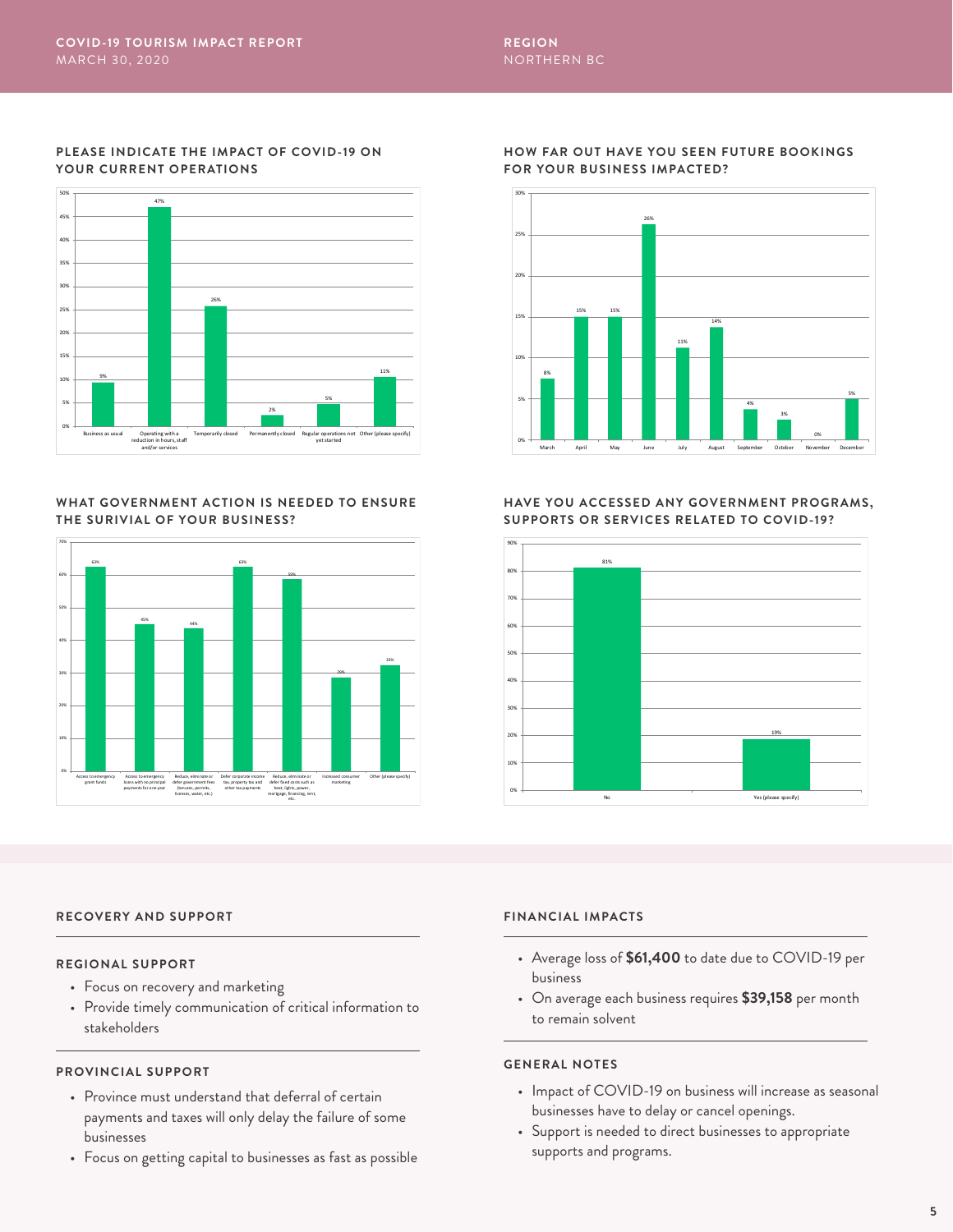

#### **WHAT GOVERNMENT ACTION IS NEEDED TO ENSURE THE SURIVIAL OF YOUR BUSINESS?**



### **HOW FAR OUT HAVE YOU SEEN FUTURE BOOKINGS FOR YOUR BUSINESS IMPACTED?**



#### **HAVE YOU ACCESSED ANY GOVERNMENT PROGRAMS, SUPPORTS OR SERVICES RELATED TO COVID-19?**



### **RECOVERY AND SUPPORT FINANCIAL IMPACTS**

#### **REGIONAL SUPPORT**

- Encourage locals to access available services and plan for recovery marketing
- Communicate government programs to businesses

#### **PROVINCIAL SUPPORT**

- Lack of understanding related to foreign temporary labour and COVID-19 impacts
- Create long-term recovery programs and funding

- Average loss of **\$651,000** to date due to COVID-19 per business
- On average each business requires **\$62,062** per month to remain solvent

- EI related benefits and programs are the most commonly accessed COVID-19 related programs
- Of the businesses that have accessed Provincial supports, 77% felt that programs were not making a meaningful difference.